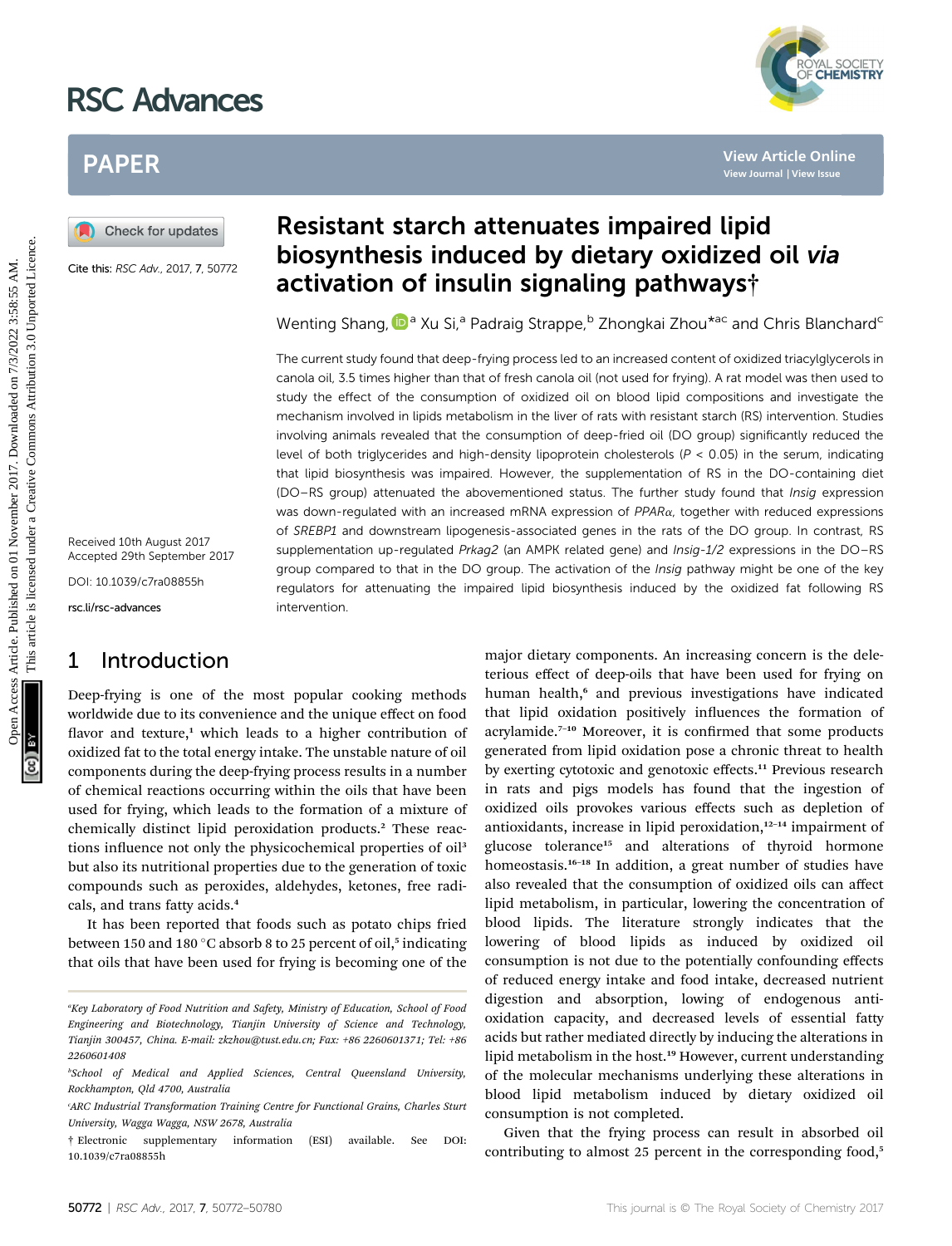a more detailed evaluation of the toxic effects of oxidized oilcontaining diet is needed. Despite previous research on the effects of the pure toxic compounds isolated from deep-oils that have been used for frying on human health, a comprehensive study of an animal model incorporating the effects of direct consumption of oxidized oil-containing diet is necessary to assess its potential toxic properties. To date, the literature is lacking sufficient studies that elucidate these toxic mechanisms and what potential dietary interventions may alleviate this toxicity. More interestingly, among the dietary interventions, the utilization of resistant starch (RS) in the food system is becoming more and more popular due to its benefit to the gut environment via the fermentation of microbiota.<sup>20</sup> Resistant starch is the fraction of dietary starch that escapes digestion in the small intestine and passes into the large bowel of healthy humans, thereby, contributing to total dietary fibre intake.<sup>21</sup> Previous studies have indicated that the consumption of RS might help to maintain a healthy body weight through manipulating glycol-metabolism and lipid metabolism, $22-24$  reducing the risk of intestinal diseases and facilitating beneficial intestinal probiotic growth and mineral absorption.25,26 Our study also demonstrated that RS induces protective anti-oxidant responses in high-fat diet fed rats.<sup>27</sup> Recently, Kieffer et al.  $(2016)^{28}$  have shown that an RS supplemented high-fat diet had a profound effect on liver metabolism and gene expression profiles, which were primarily associated with a specific change in gut bacteria. Thus, this study employs the combination of molecular and histological techniques to understand the different impacts of deep-fried oil consumption on lipid metabolism in the rat liver with or without the incorporation of RS into the diet. Paper<br>
Accele on detailed evaluation of the toxic effects of colation distribution computer and the computer proposition and the second the second the second on 2017. On 2018, the second of the second of the second of the

## 2 Materials and methods

### 2.1 Materials

Resistant starch (RS), from high amylose maize starch (Himaize™), was obtained from Ingredion Company (NSW, Australia). Other chemicals were of reagent grade and used as received. Fresh canola oil (FO) (i.e. canola oil not yet used for frying) was purchased from a local supermarket.

Oil containing high level of oxidized products was prepared by deep-frying process as described previously.<sup>29</sup> In brief, the fresh canola oil was heated at 190  $\pm$  5 °C for 5 intermittent days (7 h each day) for a total of 35 h. Fresh canola oil (7 L) was poured into an iron saucepan with a bore of 45 cm and a depth of 20 cm, and 100 g of chicken nuggets, potato chips, bread pieces, or fish were fried for 4 or 2 min in succession for 30 min each without replenishing.

### 2.2 Lipidomics analysis of oil composition

Briefly, 20  $\mu$ L of each oil sample was dissolved in 1 mL of chloroform : methanol  $(1:1)$  (v/v) in glass vials. The samples were then spiked with appropriate concentrations of deuterated diacylglycerols (DAG) and triacylglycerol (TAG) species, including DAG16 : 0/16 : 0-d5, DAG18:1/18 : 1-d5 (Avanti Polar Lipids, Alabaster, AL, USA), d5-TAG (16 : 0) 3, TAG (14 : 0) 3-d5,

TAG (15 : 0) 3-d29 (CDN isotopes) for analysis on a Shimadzu Exion UPLC coupled with SCIEX QTRAP 6500 Plus. Neutral lipids (DAGs and TAGs) were analyzed using a modified version of reverse phase HPLC/ESI/MS/MS based on neutral loss scanning as described previously.<sup>30</sup> Separation of lipids aforementioned was carried out on a Phenomenex Kinetex  $2.6\mu$ -C18 column (i.d.  $4.6 \times 100$  mm) using an isocratic mobile phase<br>chloroform : methanol :  $0.1$  M ammonium acetate chloroform : methanol : 0.1 M ammonium acetate  $(100 : 100 : 4)$  at a flow rate of 150 µL min<sup>-1</sup> for 22 min.

### 2.3 Animals and diets

Wistar rats of 295  $\pm$  10 g weight, which were obtained from the animal house, Chinese Military Medical Science Academy, were used for the animal model study. After adaptive feeding with the basal diet for one week, 32 rats were randomly divided into four groups. Group 1: basal diet without extra oil consumption (normal control, NC group); Group 2: basal diet plus extra unheated canola oil (FO group); Group 3: basal diet plus deepfried oil (DO group); Group 4: basal diet plus deep-fried oil and RS (DO–RS group). For the FO and DO groups, rats were fed with 1.5 mL unheated or heated oil, respectively, once daily for 6 consecutive weeks by oral gavage using a feeding needle. Specifically, for the DO-RS group, before oral gavage, deep-fried oil and RS were well mixed following the ratio of  $1.5:2$  (v/g). Each group consisted of 8 animals housed in plastic cages (4 rats per cage) with free access to food and water. The conditions of humidity (55  $\pm$  5%), light (12/12 h light/dark cycle) and temperature (at 23  $^{\circ}$ C) were controlled throughout the entire experiment. The main ingredients of the basal diet (standard rodent chow) are shown in Table S1.†

### 2.4 Analysis of serum lipid profile

At the end of the six-week experimental period, the rats were fasted overnight and the blood samples were collected from the femoral artery before the animals were sacrificed by cervical dislocation. The serum samples were prepared by centrifugation at 4690  $\times$  g for 15 min and then stored at  $-80$  °C prior to biochemical analyses. Total cholesterol (TC), triglyceride (TG), low-density lipoprotein cholesterol (LDL-c), and high-density lipoprotein cholesterol (HDL-c) concentrations were measured according to the instructions of the corresponding kits (Jiancheng Biological Engineering Institute, Nanjing, China). Following the cervical dislocation, the rats were dissected immediately with sterile scissors and their livers were removed, weighed, and immediately frozen in liquid nitrogen and stored at  $-80$  °C prior to RNA extraction.

### 2.5 Histological analysis

After dissection of all animals, the aorta was removed and fixed in 10% neutral formalin for 48 h and washed in running tap water for 24 h. The tissues were then dehydrated using 30%, 50%, 70%, 80%, 90%, 95%, and 100% ethanol, cleared in two changes of xylene, embedded in paraffin (BMJ-III embedding machine, Changzhou Electronic Instrument Factory, Jiangsu, China), and then cut into  $5 \mu m$  thick sections using a microtome (Leica RM2235; Leica, Heidelberg, Germany). The slides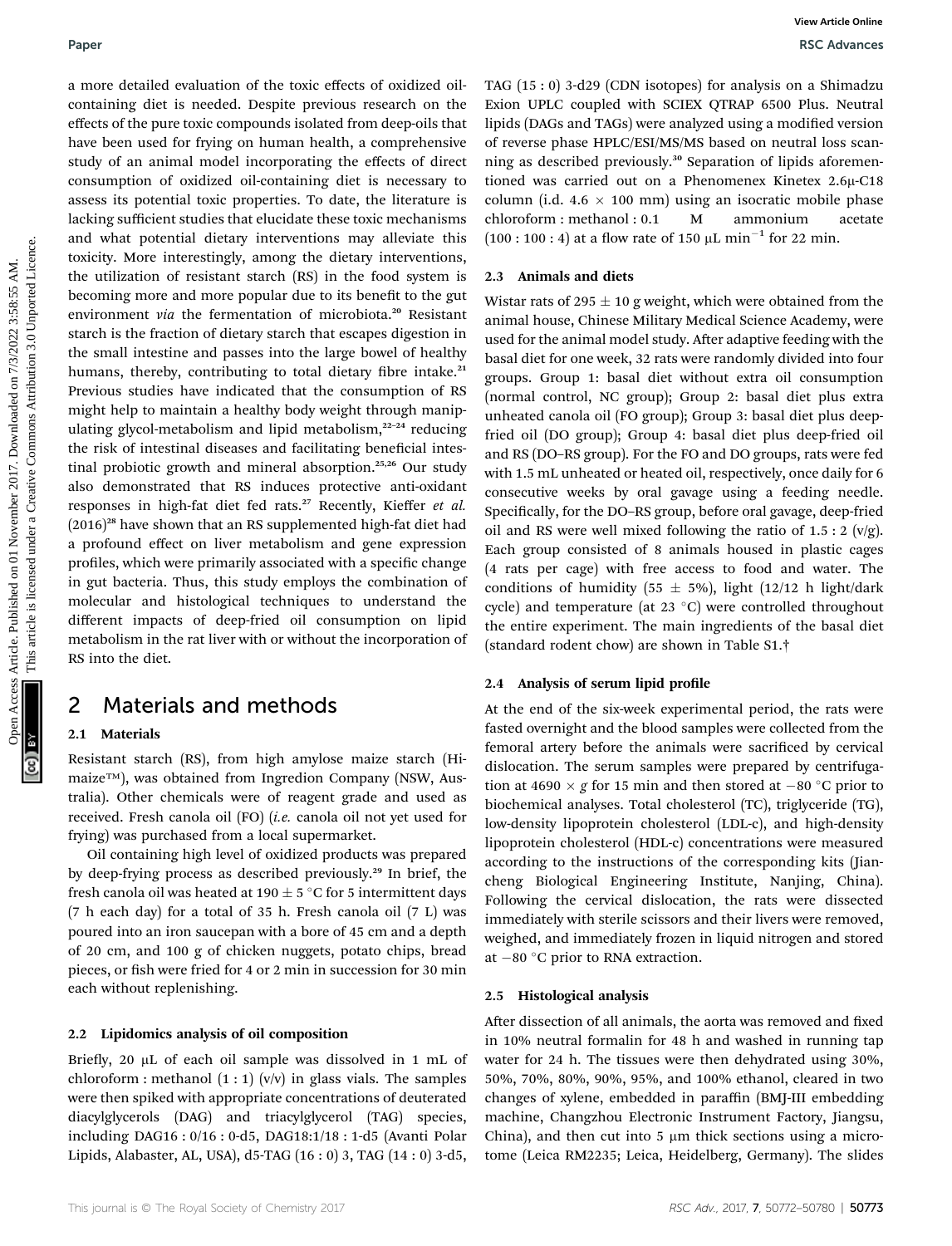were stained using haematoxylin and eosin (H & E) for histological examination.

### 2.6 Quantitative RT-PCR analysis and digital gene expression tag profiling

Total RNA was extracted from the liver sample using Trizol Reagent, and Q-RT-PCR analysis was performed. Three replicates of each sample were tested, and the relative transcript quantity was calculated with 18S rRNA gene as an internal control following the method of  $2^{-\Delta\Delta CT}$ .<sup>31</sup>

The mRNA was sheared into short fragments by adding a fragmentation buffer. First-strand cDNA was synthesized using random primers and Superscript II. DNA polymerase I and RNase H were used to generate second-strand cDNA. Double-stranded cDNA was end-repaired by adding T4 DNA polymerase, Klenow Enzyme and T4 polynucleotide kinase. This was followed by a single 'A' base addition using Klenow 3-5' exopolymerase, and then sequencing adapters were ligated to the fragments using DNA ligase. The cDNA library was created after the cDNA fragments (PE200) were separated by agarose gel electrophoresis and then sequenced on the IlluminaHiseq™ 2500 platform.

Transcript abundance and differential gene expression were calculated using the program Cufflinks.<sup>32</sup> The  $P$  value threshold was determined by the false discovery rate (FDR) to account for multiple tests of significance. In this study, an FDR threshold  $\leq$ 0.01 and a fold change  $\geq 2$  were considered as significant differences in gene expression.

### 2.7 Ethical statement

All animal procedures were performed in accordance with the National Institutes of Health's Guide for the Use and Care of Laboratory Animals (NIH Publication No. 85-23, revised 1996), and this study was approved by the Tianjin Institutional Animal Care and Use Committee.

### 2.8 Statistical analysis

The results are given as mean  $\pm$  standard deviation (SD) values. The significant difference from the respective control for each experimental test condition was assessed by one-way analysis of variance (ANOVA) and two-tailed Student's  $t$  test, and  $P < 0.05$ was considered statistically significant.

### 3 Results

### 3.1 Analysis of DAGs, TAGs and oxidized TAGs species in canola oil before and after deep-frying

Deep-frying of canola oil resulted in an increase in DAGs although this change was not significant compared to non-fried oil (Fig. 1a). More importantly, this study found that deep-frying led to a signicant reduction in the level of TAGs species in canola oil  $(P < 0.05)$  (Fig. 1a). Considering that the concentration of TAGs species in canola oil is far greater than that of DAGs (1.7524 versus 0.0417 moL lipid per L oil), the changes in the concentration of its oxidized species before and after deepfrying process were also determined and the results are



Fig. 1 The difference in the content of DAGs, TAGs and oxidized TAGs species between non- and deep-fried oils (day 0 versus day 5). Different superscript lowercase letters indicate significant difference at  $P < 0.05$  between treatments.

presented in Fig. 1b, showing that deep-frying process led to a 3.5 times increase in the level of oxidized TAGs compared to that in non-fried oil (0.0354 versus 0.0101 moL lipid per L oil).

### 3.2 Molecular profile of DAGs, TAGs and oxidized TAGs species in canola oil before and after deep-frying

The lipidomics data also showed that canola oil consisted a total of 259 TAGs and 15 DAGs species. The molecular profiles of 60 major representative TAGs and all 15 DAGs species are displayed in Fig. 2. It is interesting to note that, except for an increase in the concentration of DAG36 : 2(18 : 1), deep-frying did not result in significant changes in the molecular profile of other DAGs species (Fig. 2a), indicating their higher stability during deep-frying compared to that of TAGs. In contrast, the concentration of a number of TAGs species, including TAG54 : 4  $(18:1)$ , 54 : 5  $(18:1)$ , 54 : 5  $(18:2)$ , 54 : 5  $(18:3)$ , and 54 : 6 (18 : 2), which were all unsaturated fatty acids, was found to be significantly reduced due to the deep-frying (Fig. 2b).

Furthermore, lipidomics analysis revealed a total of 58 oxidized TAGs species in canola oil and deep-frying greatly promoted the formation of oxidized TAGs including TAG 54 : 3– 18 : 1 OH, 54 : 4(OH)–18 : 2, 54 : 4–18 : 2 OH, and 54 : 4–18 : 1 OH. The accumulation of the oxidized TAGs species in DO is related to the loss of the corresponding TAGs species in its original state (un-fried sample) during the deep-frying process.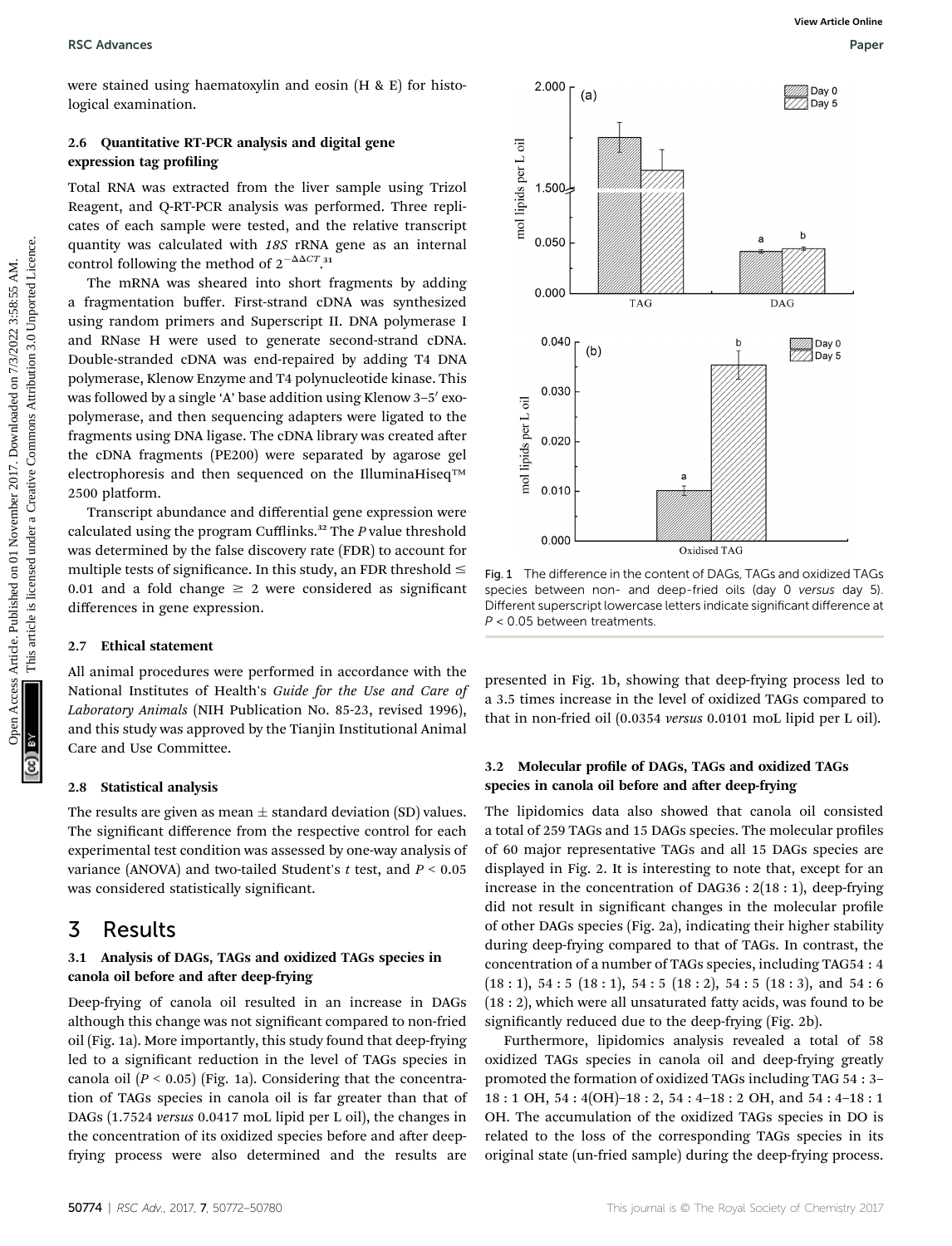

Fig. 2 The difference in the molecular profile of DAGs, TAGs and oxidized TAGs species between non- and deep-fried oils (day 0 versus day 5). (a) DAGs; (b) TAGs; and (c) oxidized TAGs.

Table 1 Levels of TG, TC, LDL-c and HDL-c in the serum of rats<sup>4</sup>

| Group     | TG                          | TC.                   | $LDL-c$                 | $HDL-c$               |
|-----------|-----------------------------|-----------------------|-------------------------|-----------------------|
| NC        | $2.43 + 0.29^a$             | $2.22 + 0.09^a$       | $0.62 + 0.09^a$         | $0.92 + 0.17^a$       |
| <b>FO</b> | $2.19 \pm 0.63^{\rm ab}$    | $2.21 + 0.29^{ab}$    | $0.63 \pm 0.08^{\rm a}$ | $0.77 + 0.11^a$       |
| DO.       | $1.52 + 0.30^{\rm b}$       | $1.83 + 0.16^{\rm b}$ | $0.55 + 0.08^a$         | $0.45 + 0.10^{\rm b}$ |
| $DO-RS$   | $1.84 + 0.67$ <sup>ab</sup> | $1.93 + 0.19^{ab}$    | $0.39 + 0.04^{\rm b}$   | $0.89 + 0.16^a$       |

<sup>*a*</sup> The results are expressed as means  $\pm$  SD (*n* = 8, one-way ANOVA). Different superscript lowercase letters above the same column indicate significant difference ( $P < 0.05$ ). TG: triglyceride; TC: total cholesterol; LDL-c: low-density lipoprotein cholesterol; HDL-c: highdensity lipoprotein cholesterol. NC: normal control; FO: fresh canola oil (unheated oil); DO: deep-fried oil; DO–RS: deep-fried oil plus resistant starch.

### 3.3 Blood lipids profile

The lipid levels in the serum were detected using an automatic biochemical analyzer, and the results are shown in Table 1. The levels of TG, TC, LDL-c, and HDL-c in the serum of rats in deepfried oil (DO) group were significantly reduced ( $P < 0.05$ ) compared with those in the normal control (NC) group. In contrast, for the animals which received a diet containing both DO and RS (DO–RS group), the status of TG, TC, LDL-c, and HDL-c was returned to a nearly normal level of the NC group ( $P$  <  $(0.05)$  (Table 1), indicating a positive influence on blood lipid biosynthesis following RS intervention.

### 3.4 Liver index

The liver index of the rats was calculated from the ratio of liver weight to body weight (expressed as a percentage) for each group, and the results are presented in Fig. 3. A diet containing oxidized oil (DO group) significantly reduced the liver index of rats compared to that for the FO group. However, RS intervention (DO–RS group) resulted in a similar liver index to that of the rats in both the FO and NC groups, suggesting an improvement in lipid metabolism by RS dietary supplementation.

### 3.5 Blood vessel histology

Histological analysis of aorta sections was performed for the animals in each group, and the results are presented in Fig. 4. In

general, histological abnormalities were not observed in the rats of the NC group (Fig. 4A). However, the internal elastic membrane of aorta sections of the rats in the DO group was found to be compromised (Fig. 4B) and atherosclerotic plaque formation was also observed in 2/8 cases. Furthermore, the narrowing of the aortic lumen to the middle bulge was also seen in 2/8 cases (Fig. 4C). In contrast, RS supplement in the oxidized oil-containing diet (i.e. the DO–RS group) improved the above status, in which 7 animals showed histology similar to that of the normal status (Fig. 4D and E) with only 1 case displaying atherosclerotic plaques.

### 3.6 Functional annotation and classification of differentially expressed genes

To comprehensively investigate the liver gene transcriptional response to DO in the diet and the effect of RS intervention, four DGE libraries were constructed from the livers of rats in the NC, FO, DO and DO–RS groups by applying Illumina technology, generating more than 4 gigabases (GB) of transcriptome data from each library, and the read numbers aligned onto the rat reference genome are summarized in Table S2.†



Fig. 3 Effect of the consumption of deep-fried oil either with or without RS intervention on the liver index of rats. The results are expressed as means  $\pm$  SD. NC: normal control; FO: fresh canola oil (non-fried oil); DO: deep-fried oil; DO–RS: deep-fried oil plus resistant starch.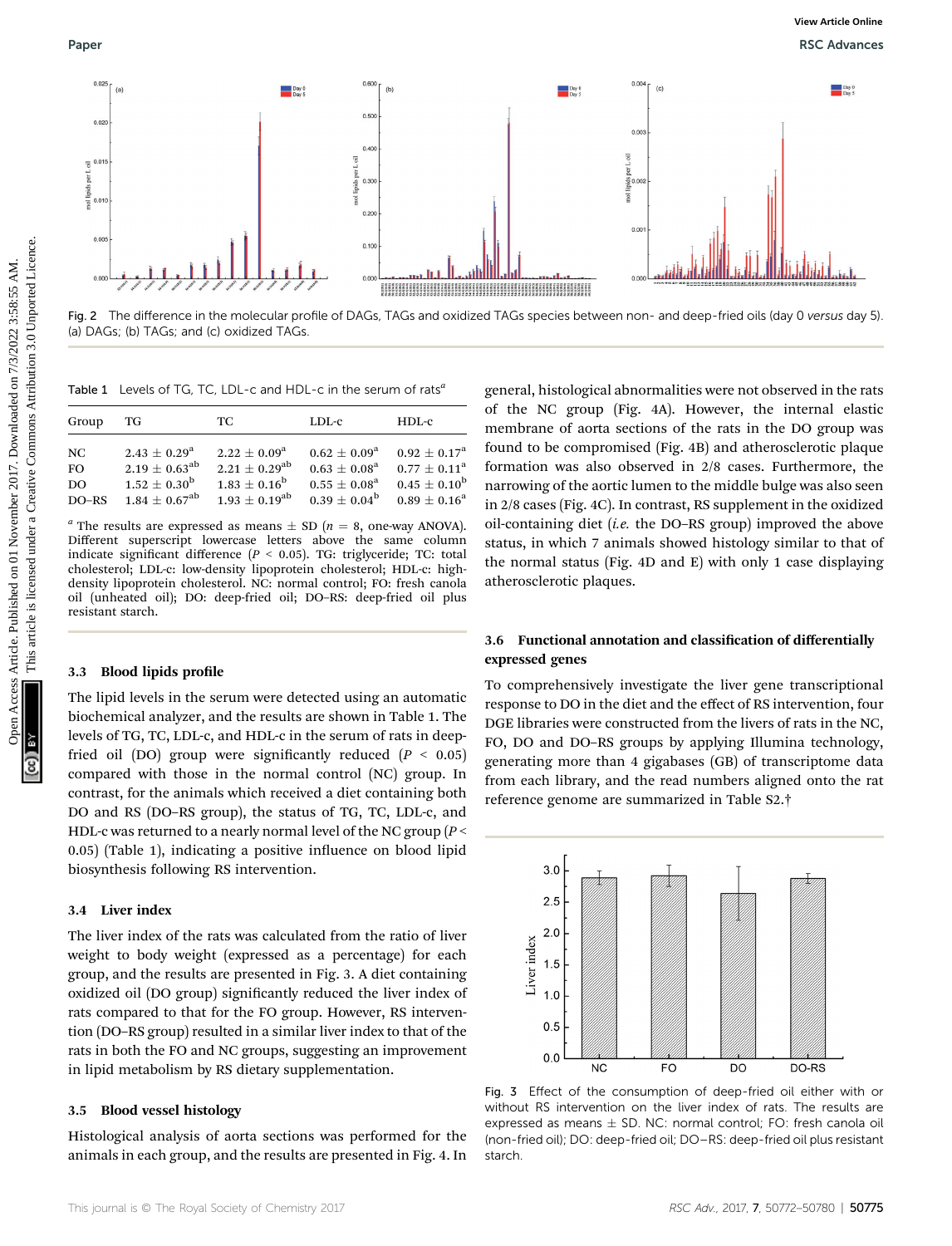

Fig. 4 Histological morphology of the aorta sections of rats in different groups. (A) rats fed with basal diet, (B) and (C) rats fed with basal diet plus deep-fried oil, (D) and (E) rats fed with basal diet plus deep-fried oil and RS.

A total of 429 genes were differentially expressed in the FO group versus the DO group, and 384 genes were differentially expressed in the FO group versus the DO–RS group. The GO enrichment analysis (Fig. S1†) showed that the differentially expressed genes in the FO group versus the DO group and in the DO group versus the DO–RS group were mainly related to biological process, cellular component and molecular function. More importantly, comparing the FO group with the DO group, 47 significant enrichment pathways were mapped. Furthermore, 21 significant enrichment pathways were detected in the DO group versus the DO–RS group and 6 pathways were related to lipid metabolism, including linoleic acid metabolism, AMPK signaling pathway, insulin signaling pathway, arachidonic acid metabolism, glycosphingolipid biosynthesis-ganglio series and glycerophospholipid metabolism (Table 2). These results might indicate that the RS supplementation in the oxidized oilcontaining diet may act as an important regulator of lipids biosynthesis at the molecular level.

### 3.7 AMPK signaling pathway

This study found that the AMPK signaling pathway was significantly enriched compared the DO group with the DO–RS group (Table 2), and further data in the KEGG pathway analysis showed that compared with that in the DO group, Prkag2, an AMPK related gene, was up-regulated in the DO–RS group. In contrast, sterol regulatory element binding transcription factor

| Table 2 Significantly enriched functional pathways of gene regulation induced by treatment between the DO group and the DO–RS group <sup>a</sup> |                                    |          |            |            |  |  |  |
|--------------------------------------------------------------------------------------------------------------------------------------------------|------------------------------------|----------|------------|------------|--|--|--|
| Pathway name                                                                                                                                     | Pathway class                      | P value  | <b>FDR</b> | Pathway id |  |  |  |
| FoxO signaling pathway                                                                                                                           | Signal transduction                | 0.00025  | 0.041822   | rno04068   |  |  |  |
| Herpes simplex infection                                                                                                                         | Infectious diseases: viral         | 0.00062  | 0.04792    | rno05168   |  |  |  |
| Influenza A                                                                                                                                      | Infectious diseases: viral         | 0.000861 | 0.04792    | rno05164   |  |  |  |
| Linoleic acid metabolism                                                                                                                         | Lipid metabolism                   | 0.001172 | 0.048917   | rno00591   |  |  |  |
| Circadian rhythm                                                                                                                                 | Environmental adaptation           | 0.005486 | 0.142293   | rno04710   |  |  |  |
| <b>AMPK</b> signaling pathway                                                                                                                    | Signal transduction                | 0.00574  | 0.142293   | rno04152   |  |  |  |
| Measles                                                                                                                                          | Infectious diseases: viral         | 0.005964 | 0.142293   | rno05162   |  |  |  |
| Insulin signaling pathway                                                                                                                        | Endocrine system                   | 0.007183 | 0.149942   | rno04910   |  |  |  |
| Jak-STAT signaling pathway                                                                                                                       | Signal transduction                | 0.009489 | 0.176079   | rno04630   |  |  |  |
| Arachidonic acid metabolism                                                                                                                      | Lipid metabolism                   | 0.013453 | 0.224673   | rno00590   |  |  |  |
| Prolactin signaling pathway                                                                                                                      | Endocrine system                   | 0.016238 | 0.235055   | rno04917   |  |  |  |
| Glycosphingolipid biosynthesis-ganglio series                                                                                                    | Glycan biosynthesis and metabolism | 0.01689  | 0.235055   | rno00604   |  |  |  |
| Hepatitis C                                                                                                                                      | Infectious diseases: viral         | 0.021481 | 0.275947   | rno05160   |  |  |  |
| Type II diabetes mellitus                                                                                                                        | Endocrine and metabolic diseases   | 0.024889 | 0.292024   | rno04930   |  |  |  |
| Hepatitis B                                                                                                                                      | Infectious diseases: viral         | 0.028964 | 0.292024   | rno05161   |  |  |  |
| Malaria                                                                                                                                          | Infectious diseases: parasitic     | 0.029203 | 0.292024   | rno05144   |  |  |  |
| Glycerophospholipid metabolism                                                                                                                   | Lipid metabolism                   | 0.029727 | 0.292024   | rno00564   |  |  |  |
| MicroRNAs in cancer                                                                                                                              | Cancers                            | 0.033246 | 0.308454   | rno05206   |  |  |  |
| Inflammatory bowel disease (IBD)                                                                                                                 | Immune diseases                    | 0.038924 | 0.342121   | rno05321   |  |  |  |
| Dorso-ventral axis formation                                                                                                                     | Development                        | 0.044125 | 0.360661   | rno04320   |  |  |  |
| Steroid hormone biosynthesis                                                                                                                     | Lipid metabolism                   | 0.046198 | 0.360661   | rno00140   |  |  |  |

 $a$  FO: fresh canola oil (unheated oil); DO: deep-fried oil; DO–RS: deep-fried oil plus resistant starch.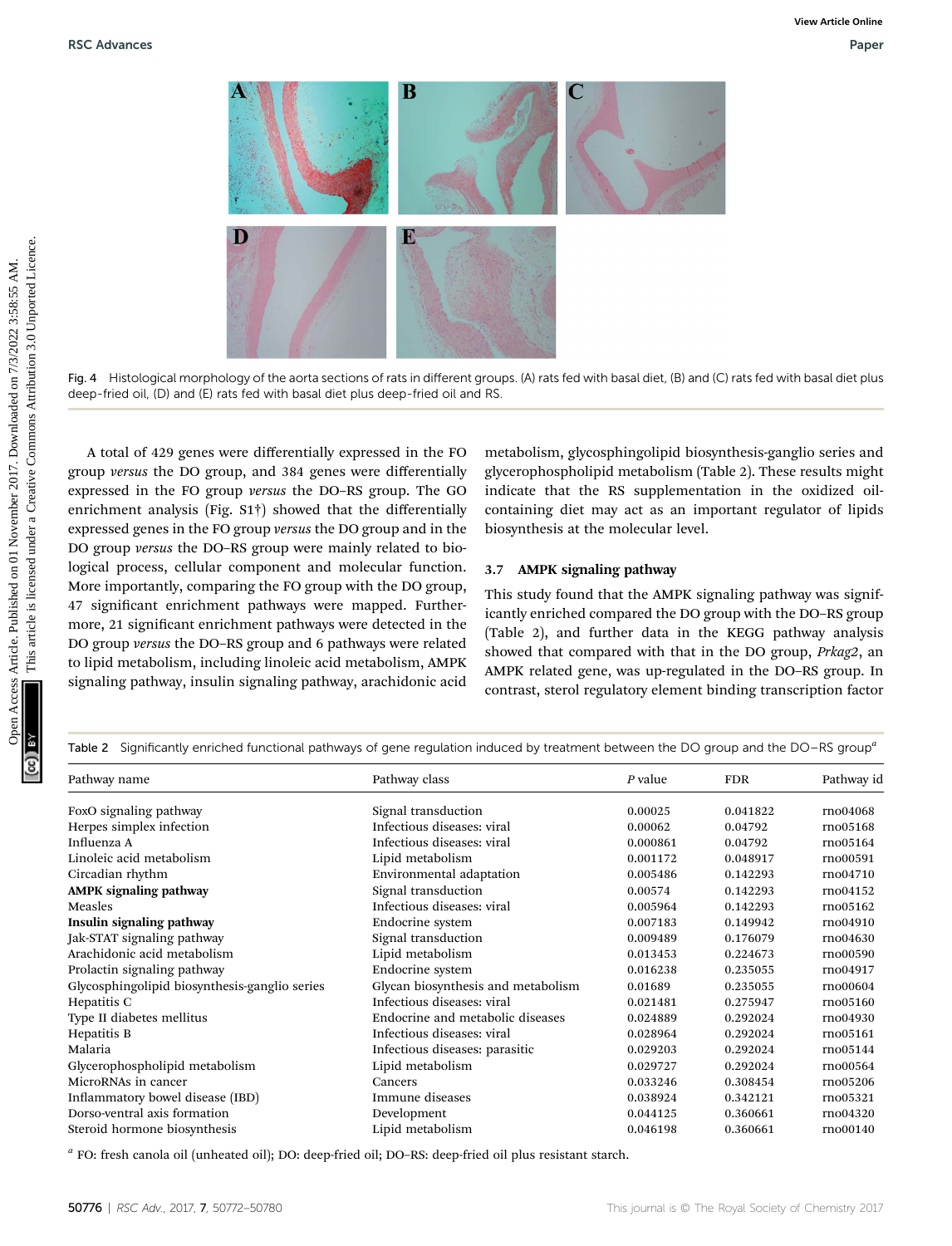

Fig. 5 A proposed mechanism for interpretation of the impact of oxidized oil consumption either with or without RS on lipid metabolism.

1 (SREBF1) and stearoyl CoA desaturase-1 (SCD1) were downregulated in the DO–RS group (Fig. 5A). Furthermore, a lipogenic transcription factor, which is peroxisome proliferator activated receptor  $\gamma$  (PPAR $\gamma$ ), was found to be activated in the DO group, whilst the expression of lipogenesis-associated genes, such as sterol regulatory element binding proteins (SREBPs), fatty acid synthase (FAS), 3-hydroxy-3-methylglutaryl coenzyme A (HMG-CoA) reductase (HMGCR), fatty acid transport proteins (FATPs), and fatty acid-binding proteins (FABPs) in the digital gene expression (DGE) libraries was noticed to be reduced in the DO group compared to those in the NC group.

### 3.8 Insulin signaling pathway

The insulin signaling pathway was also significantly enriched in the DO group versus the DO–RS group (Table 2). Insulin

regulates lipogenesis through the activation of SREBPs,<sup>33</sup> and the previous report has described that over-expression of Insig-1 in the liver of transgenic mice inhibits SREBP processing and reduces insulin-stimulated lipogenesis.<sup>34</sup> In this study, compared with that of the rats in the FO group, Insig-1 expression was down-regulated in the rats of the DO group, while the expression of Insig-1 was up-regulated and SREBP1 was downregulated in the rats of the DO–RS group compared with those of the rats in the DO group.

### 3.9 Expression of lipid metabolism related genes

To explore the molecular mechanism of RS in relation to the regulation of lipid metabolism, the mRNA expression levels of genes related to lipid metabolism were measured in the rat liver using a real-time quantitative PCR (Table 3). The data

### Table 3 Quantitative RT-PCR analysis of gene expression of lipid metabolism in the livers of rats<sup>a</sup>

| Group                      | $PPAR\gamma$                                                                                    | Insig-1                                                                                       | Insig-2                                                                                         | SREBP-1                                                                                               | Fads1                                                                                                 | Gpam                                                                                                  | Dgat1                                                                                           |  |
|----------------------------|-------------------------------------------------------------------------------------------------|-----------------------------------------------------------------------------------------------|-------------------------------------------------------------------------------------------------|-------------------------------------------------------------------------------------------------------|-------------------------------------------------------------------------------------------------------|-------------------------------------------------------------------------------------------------------|-------------------------------------------------------------------------------------------------|--|
| NC<br>FO.<br>DO<br>$DO-RS$ | $1.00^{\rm a}$<br>$0.89 \pm 0.07^{\rm a}$<br>$1.68 \pm 0.15^{\rm b}$<br>$0.77 \pm 0.06^{\rm a}$ | $1.00^{\rm a}$<br>$0.49 \pm 0.04^{\rm b}$<br>$0.10\pm0.01^{\rm c}$<br>$0.62 \pm 0.05^{\rm a}$ | $1.00^{\rm a}$<br>$0.60 \pm 0.02^{\rm a}$<br>$0.46 \pm 0.01^{\rm b}$<br>$0.51 \pm 0.04^{\rm b}$ | 1.00 <sup>a</sup><br>$0.61\pm0.02^{\mathrm{a}}$<br>$0.58 \pm 0.06^{\rm b}$<br>$0.45 \pm 0.02^{\rm b}$ | 1.00 <sup>a</sup><br>$0.68\pm0.06^{\mathrm{a}}$<br>$0.32 \pm 0.03^{\rm b}$<br>$0.44 \pm 0.07^{\rm b}$ | 1.00 <sup>a</sup><br>$0.60\pm0.03^{\mathrm{a}}$<br>$0.34 \pm 0.01^{\rm b}$<br>$0.55 \pm 0.03^{\rm a}$ | $1.00^{\rm a}$<br>$0.58 \pm 0.03^{\rm a}$<br>$0.37 \pm 0.03^{\rm b}$<br>$0.60 \pm 0.04^{\rm a}$ |  |

<sup>a</sup> The results are expressed as mean  $\pm$  SD of triplicate determinations ( $n = 8$ ). Different superscript lowercase letters above the same column indicate significant difference at P < 0.05 between treatments. NC: normal control; FO: fresh canola oil (unheated oil); DO: deep-fried oil; DO-RS: deep-fried oil plus resistant starch.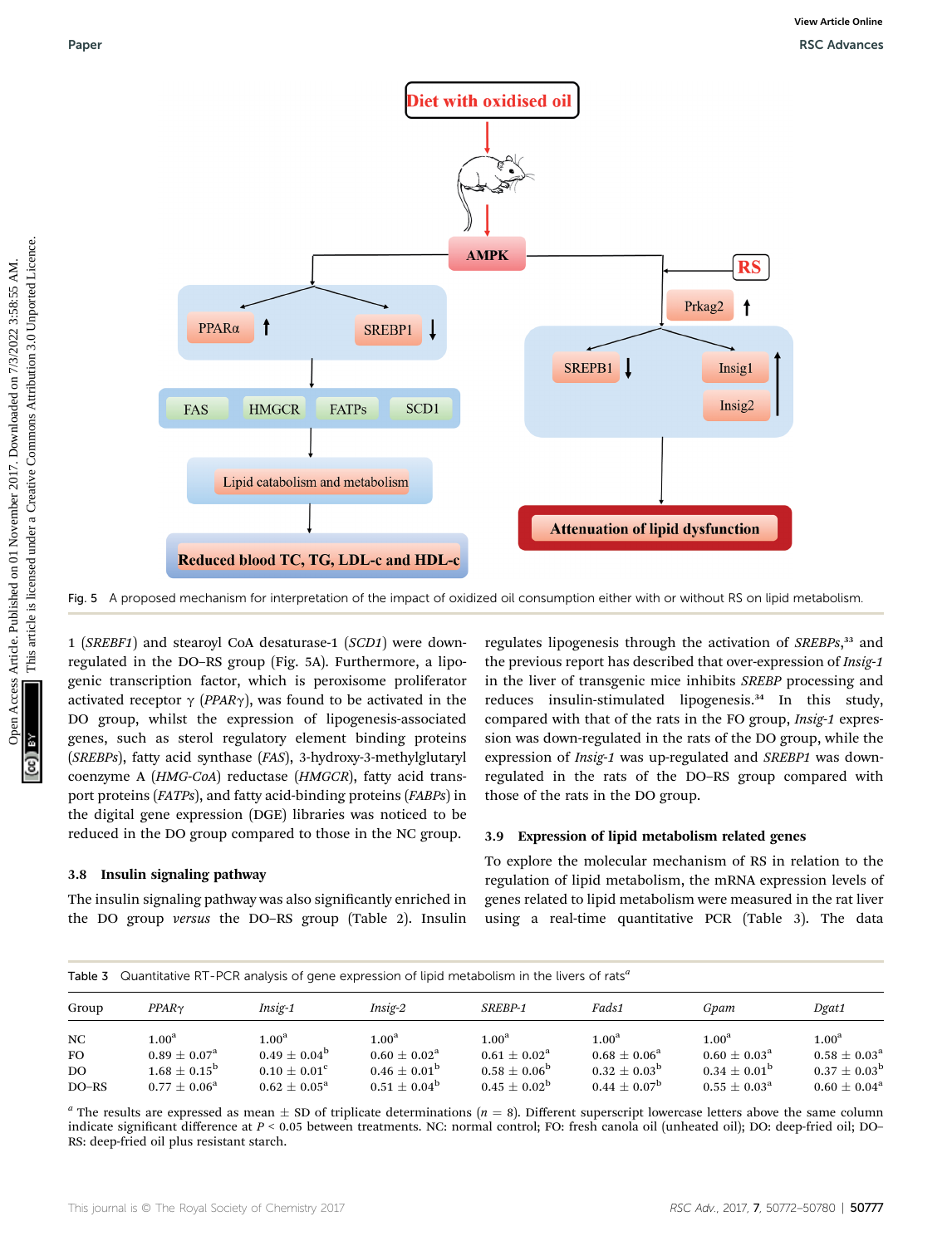demonstrated that the mRNA expression of Insig-1 decreased in the rats of the DO group compared with that in the rats of the NC and FO groups, while it was increased after RS intervention compared to that in the rats of the DO group ( $P < 0.05$ ). Moreover, compared to that in the rats of the other groups, downregulation of Insig-2 expression in the rats of the DO group was also noticed although the difference was not significant. As shown in Table 3, RS supplementation in the oxidized oilcontaining diet (DO–RS group) effectively reduced the SREBP-1 mRNA level in the liver of rats compared with that in the rats of the DO group ( $P < 0.05$ ). Fatty acid synthesis gene, *FADS1*, and triglyceride synthesis-related genes (GPAM and DGAT1) were down-regulated following the oil consumption, and the oxidized oil-containing diet led to the lowest expression level of the above genes ( $P < 0.05$ ). In contrast, RS supplementation in the oxidized oil-containing diet caused a signicant change in the expression of these genes (DO versus DO–RS group). These results were consistent with the corresponding data of the compositions of blood lipids in Table 1.

## 4 Discussion

Lipidomic analysis showed that deep-frying led to a signicant reduction of TAGs concentration accompanied by a pronounced increase in the level of oxidized TAGs, with a slight increase in the content of DAGs. These results demonstrate the relative stability of different lipid species during the thermal process in which TAGs species are more likely to be degraded and oxidized with the observed changes in the concentrations of TAGs (reduced), DAGs (increased), and oxidized TAGs (increased). This is the first study to highlight this relationship in the context of deep-frying. In particular, unsaturated fatty acids in the TAGs species are highly involved in these two chemical reactions.

Although a number of studies on the impact of dietary oxidized oil consumption on human health have been performed, in this study, we found a paradoxical relationship between the decreased blood TG, TC, LDL-c and HDL-c levels (Table 1) and the liver index (Fig. 3) associated with the consumption of the oxidized oil-containing diet. Moreover, we found that the abdominal (epididymal and perinephrial) adipose tissue weights were also influenced by the oxidized oil consumption although the difference was not signicant compared to the other three groups (Table S3†), suggesting that the oxidized oil-containing diet impairs lipid biosynthesis and metabolism. Nevertheless, the consumption of oxidized oil is believed to elevate the blood pressure<sup>35</sup> and promote vascular inflammation.<sup>36</sup> Our present results showed that the RS supplementation reversed the toxic impact of the oxidized oil consumption on the liver as reflected by liver index parameters (Fig. 3). In particular, the blood TG, TC, LDL-c and HDL-c levels were returned to almost the normal status as seen in the NC group following the RS intervention (Table 1), indicating that the addition of RS could repair lipid metabolism dysfunction induced by oxidized oil. The regulation of RS supplementation on lipid metabolism might be associated with its function in improving the antioxidant status in the liver.<sup>37</sup>

Previous investigations have suggested that the alterations in lipid metabolism induced by the consumption of oxidized oils is mediated by both primary and secondary lipid peroxidation products, which are absorbed in the intestine and then transported to the liver via blood.<sup>38-40</sup> The current study found that the functional pathways relating to adenosine monophosphate (AMP)-activated protein kinase (AMPK) were signicantly enriched in the DO versus the DO–RS groups. Considering that AMPK is a major regulator of cellular energy homeostasis (glucose and lipid metabolism) in the target tissues (liver, adipose tissue, and muscle),<sup>41</sup> these results imply that RS may be one of the key ingredients in the diet involved in the regulation of energy balance in lipid biosynthesis. The important transcription factors in hepatic lipid metabolism are peroxisome proliferator-activated receptor  $\alpha$  (PPAR $\alpha$ ) and sterol regulatory element-binding protein (SREBP)-1 and -2. The results show that the consumption of oxidized oil led to the activation of  $PPAR\alpha$  in the liver, which is consistent with the reports from other studies.<sup>42-44</sup> Furthermore, Sülzle (2004)<sup>45</sup> also reported the activation of the  $PPAR\alpha$  pathway together with the up-regulation of PPARa target genes including ACO, CYP4A1, CPT I, CPT II, medium-chain acyl-CoA dehydrogenase, long-chain acyl-CoA dehydrogenase and 3-ketoacyl-CoA dehydrogenase following the consumption of oxidized fat. BSC Advances<br>
Occurs are the published on distribution fraction in The line on the Euclidean Creative Common Columbiality (and the common Columbiality (and the common Columbiality (and the common Common Creative Common Cr

In relation to SREBPs, which regulate gene expressions associated with lipid synthesis and uptake,<sup>46</sup> our results showed that the oxidized oil-containing diet down-regulated the expression of SREBP1 mRNA and greatly reduced the expression of lipogenesis-associated genes (Fads1, Gpam and Dgat1) in the liver. In contrast, the DO–RS diet also signicantly suppressed the expression of the SREBP1 lipogenic transcription factor with an increase in lipogenesis-associated genes relative to the DO group. The role of RS in activating the AMPK pathway and its subsequent effects on SREBP activity could be associated with the production of short-chain fatty acids (SCFAs) via colonic fermentation.<sup>30</sup> The SCFAs, mainly acetate, propionate, and butyrate stimulate colonic blood flow and fluid and electrolyte uptake, contributing to normal large bowel function and preventing pathology through their actions in the lumen and on the colonic musculature and vasculature.<sup>21</sup> Human study also found that the concentration of SCFAs in plasma was greater following RS consumption compared to that in the control.<sup>47</sup> Incorporation of butyrate in a high-fat diet of mice has been shown to prevent insulin resistance<sup>48</sup> through a possible mechanism of increasing phosphorylation/activity of AMPK and p38 and subsequent expression of  $PGC-1\alpha$ , resulting in mitochondrial activity and energy expenditure. Furthermore, Li et al.  $(2011)^{49}$  have shown that AMPK phosphorylation of *SREPB-1c* is impaired in insulin-resistant mice and that phosphorylation can occur in response to the treatment with a polyphenol, suppressing SREPB cleavage and target gene expression resulting in reduced lipogenesis and hepatic steatosis. Koch et al.  $(2007)^{50}$  also found that a reduced level of cholesterol in the liver of rats following feeding with oxidized fat was mediated by an inhibition of SREBP-2, which in turn led to a reduced expression of its target genes involved in hepatic cholesterol synthesis and cholesterol uptake.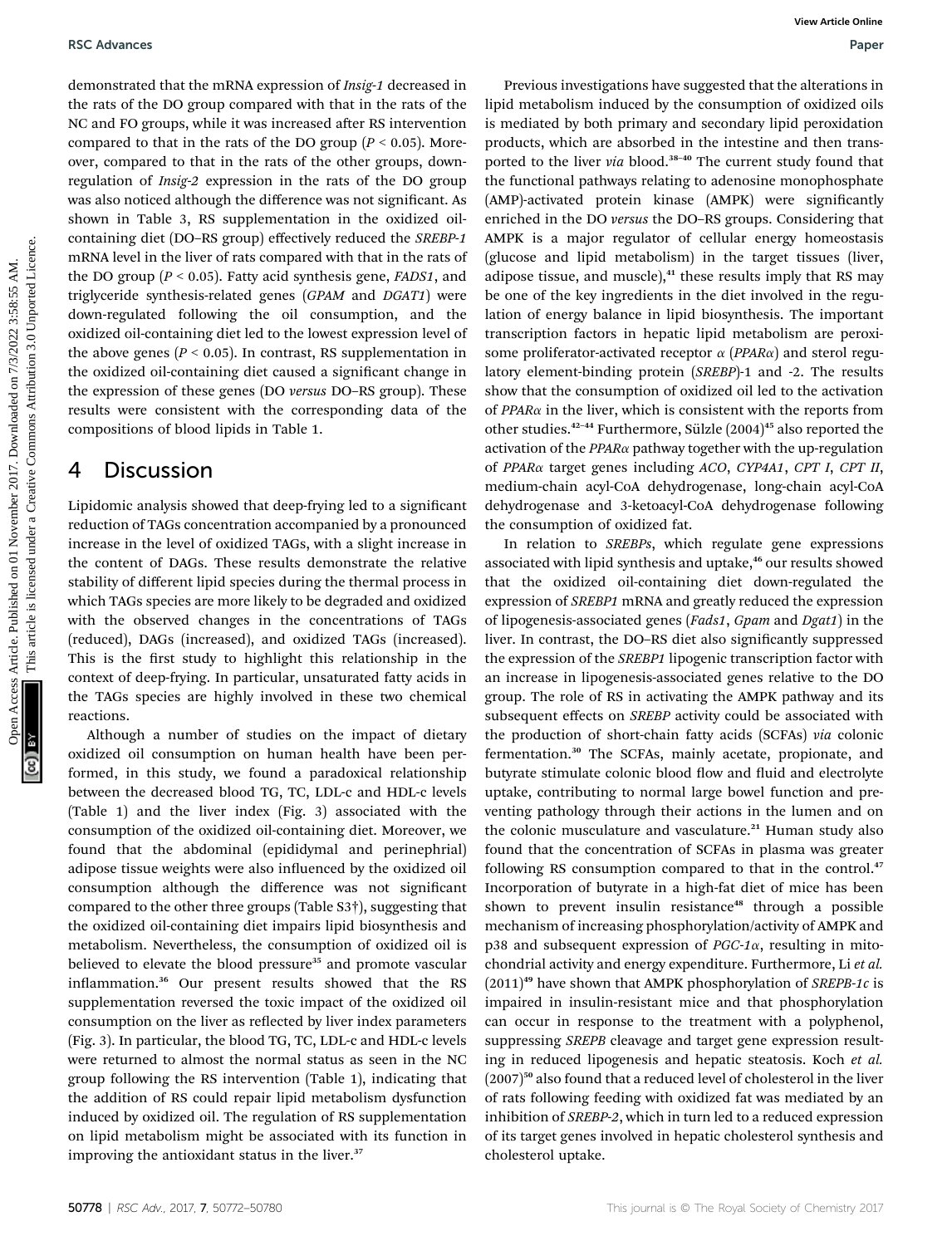Lipogenesis (SREBP-1c), cholesterol metabolism (SREBP-2,  $LXRS$ ) and fatty acid oxidation ( $PPAR\alpha$ ) were found to be highly associated with insulin resistance.<sup>50</sup> In this study, we found the significant enrichment of insulin signaling pathways in the DO group versus the DO–RS group (Table 2). And the Q-PCR results also consistently showed the significant reduction in Insig-1 (although not Insig-2) expression in the DO group, which is subsequently dramatically increased in the DO–RS group, whilst SREBP1 expression was down-regulated in the DO–RS group (Table 3), indicating that RS intake partly corrects dyslipidemia and restores metabolic and inflammatory alterations in the liver induced by the oxidized oil-containing diet. This effect has also been previously reported by Polakof et al.  $(2013)^{51}$ who comprehensively showed that RS could reverse insulin resistance in high-fat diet fed rats by triglyceride and cholesterol levels in the liver accompanied by the expression of SREBP-1c and SREBP-2 (triglyceride and cholesterol biosynthesis respectively) and  $PPAR\alpha$  (fatty acid oxidation). Insulin can regulate SREBP mediated lipogenesis through induced genes, Insig-1 and Insig-2, both of which play important roles in the regulation of intracellular cholesterol and fat metabolism<sup>52</sup> through binding to SREBP-1c and preventing endoplasmic reticulum to Golgi transport of SREBP-1c–SCAP complex and subsequent proteolytic cleavage and activation of SREBP-1c. Significantly decreased expression of Insig-1 and Insig-2 in the DO group is associated with a higher SREBP-1 expression, indicating the activation of lipogenesis in the liver associated with the composition of an oxidized oil diet. In contrast, the improved lipid profile in the rats of the DO-RS group was consistently accompanied by a significantly increased expression of an insulin induced gene, in particular, Insig-1. The previous report has also shown that specific hepatic overexpression of Insig-1 (or Insig-2) inhibits the activation of SREBP-1c in the liver, $34$  and Insig-1 has also been shown to inhibit the lipid accumulation and free fatty acid (FFA) synthesis in a time-dependent manner<sup>53</sup> through the *Insig-1*-SREBPs cleavage activating protein (SCAP)–SREBP-1c pathway. In this study, Insig-1 was found to be down-regulated in the rats of the DO group compared to that of the rats in the FO and NC groups, whilst after RS intervention, it was inversely regulated at the mRNA level. To further confirm the role of Insig-1, the expression of Insig-1 on protein level was revealed to be upregulated in the DO–RS group compared to that in the DO group (Fig. S2†), implying that Insig-1 is regulated at both transcriptional and post-transcriptional levels. Nevertheless, other roles of RS in the dietary cannot be ignored. For example, significantly suppressed formation of secondary bile acids and increased fecal fat excretion in RS-fed rats were also noted due to lower pH and higher butyrate concentration of the caecal and colonic contents induced by RS supplementation.<sup>54</sup> Thus, a greater understanding of absorption, distribution, metabolism and excretion (ADME) properties of RS in the oxidized oilcontaining diet is also critical to fully illustrate the benefit of utilizing RS as a means to gain a better mechanism investigation. The mechanism of the impact of the oxidized oilcontaining diet with and without RS intervention on the blood lipid profile is hypothesized and presented in Fig. 5. Paper Wavernesia (szezr-tr), cholestrod metabolism<sup>2</sup>. **5 Conclusion** Access Article 2017.<br>
On Case and the significant content in the DV significant description of a significant changes in the chomical comparison of the

# 5 Conclusion

Deep-frying led to significant changes in the chemical composition of canola oil, and the lipidomic analysis revealed that the degradation and oxidation reactions occurring in the oil during deep-frying might be highly related to the increased level of DAGs and oxidized TAGs. Moreover, the lipidomic data further highlighted that unsaturated fatty acids were highly involved in these two reactions.

An oxidized oil-containing diet could induce an imbalance lipid metabolism and contribute to steatosis and liver damage in rats. The up-regulation of  $PPAR\alpha$  and reduced expression of downstream lipogenesis-associated genes found to be the key factors involved in this impaired lipid metabolism in the liver. However, dietary RS intervention during the oxidized oil consumption improved the blood lipid profile through the activation of AMPK and Insig pathways with an enhanced expression of the related key genes of Prkag2 and Insig-1/2, respectively. In particular, the activation of the Insig-1/2 pathway might play the key role in improving lipid biosynthesis.

# Conflicts of interest

The authors declare that there is no conflict of interest.

# Acknowledgements

This study was financially supported by the National Key Research and Development Program (2016YFD0400401-2, 2016YFD0400104-4), the National Nature Science Foundation of China (No.U1501214, No. 31471701), the National Spark Program (2015GA610003), the Tianjin Research Program of Application Foundation and Advanced Technology (15JCZDJC34300) and the ARC Industrial Transformation Training Centre for Functional Grains (Australia).

# References

- 1 I. S. Saguy and D. Dana, J. Food Eng., 2003, 56, 143–152.
- 2 C. Gertz, J. Lipid Sci. Technol., 2000, 102, 566–572.
- 3 M. A. Mendonça, W. M. Coelho Araujo, L. A. Borgo and ´ H. C. Araújo, Journal of Culinary Science & Technology, 2015, 13, 116–132.
- 4 K. Cheng, J. Shi, S. Ou, M. Wang and Y. Jiang, J. Agric. Food Chem., 2010, 58, 309–312.
- 5 E. Koh and J. Surh, Food Chem., 2015, 174, 467–472.
- 6 A. Sebastian, S. M. Ghazani and A. G. Marangoni, Food Res. Int., 2014, 64, 420–423.
- 7 S. Ou, Q. Lin, Y. Zhang, C. Huang, X. Sun and L. Fu, Innovative Food Sci. Emerging Technol., 2008, 9, 116–121.
- 8 R. Zamora and F. J. Hidalgo, J. Agric. Food Chem., 2008, 56, 6075–6080.
- 9 E. Capuano, T. Oliviero, Ö. C. Açar, V. Gökmen and V. Fogliano, Food Res. Int., 2010, 43, 1021–1026.
- 10 P. Lim, S. Jinap, M. Sanny, C. P. Tan and A. Khatib, J. Food Sci., 2014, 79, T115–T121.
- 11 J. Kanner, Mol. Nutr. Food Res., 2007, 51, 1094.